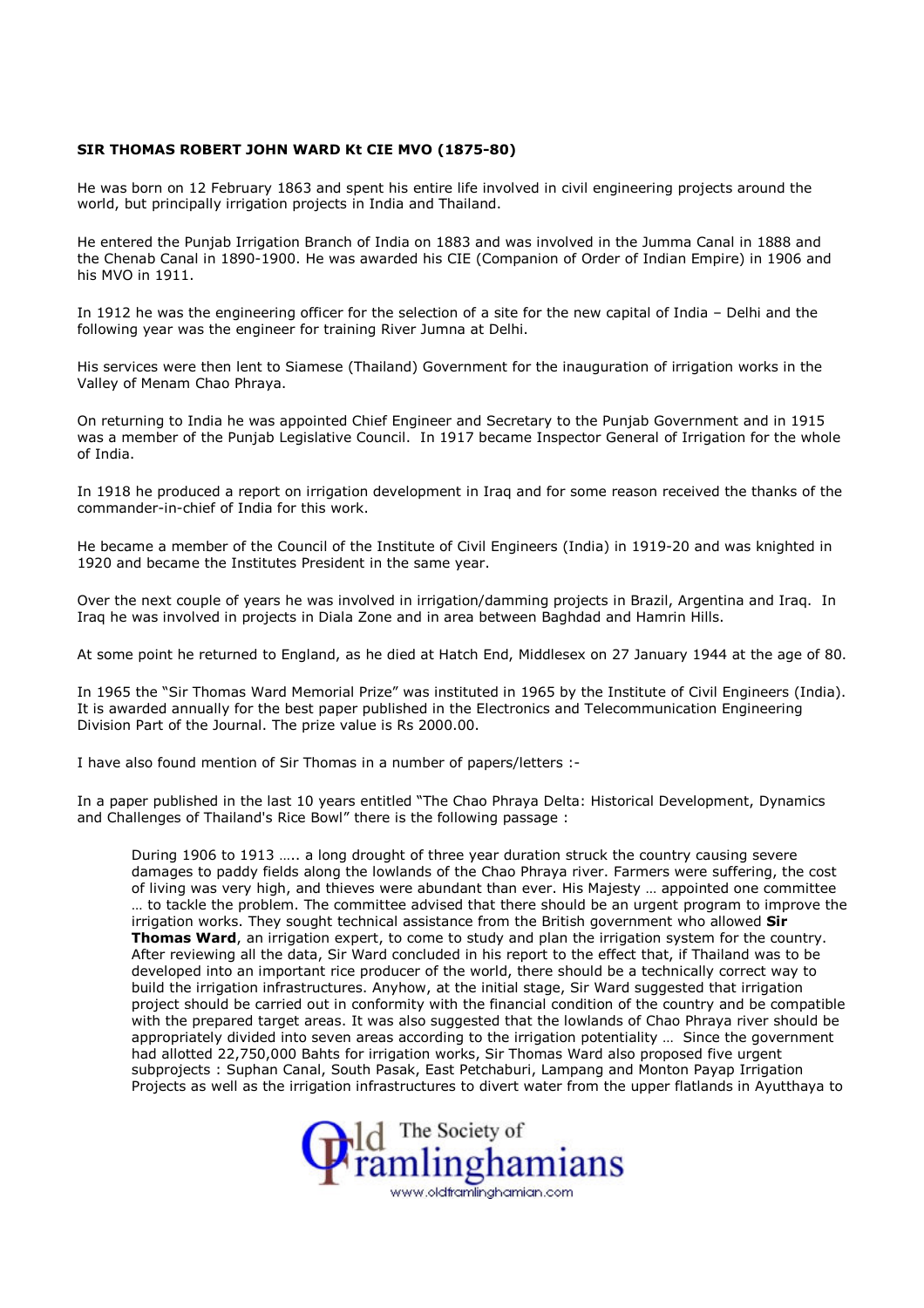the seashores along both banks of the Chao Phraya River. The Pasak Irrigation Project was the first choice and became one of the biggest irrigation works of the country.

Gertrude Bell (a British writer, traveler, political analyst, and influential administrator in Arabia) wrote a series of letters that are available on the internet at http://www.gerty.ncl.ac.uk/letters/l1616.htm In a letter dated 27 February 1924 from Baghdad, she includes the following

"And then I had a perfectly horrible luncheon party in honour of the driest old desiccated stick I ever came across, Sir Thomas Ward, a consulting engineer of great distinction who has come out to examine the Habbaniyah development scheme on behalf of (his) English investors. He has one Gordon with him, almost but not quite as bad as he. And I had asked also Sabih Beg, and the Arab Concession promoter Dr Asfar, a cheerful rogue from Damascus [Dimashq (Esh Sham, Damas)]. After pulling the most laborious oar with Sir Thomas at lunch, I abandoned him altogether and chattered French (which Sir T. can't do) with Asfar and Sabih. I was glad when Sir T. went and what's more he shall not come back, not to this child."

Finally in a report published in April 2005 entitled "Unraveling Bhakra: Assessing the Temple of Resurgent India - Report of a Study of the Bhakra Nangal Project" (http://www.narmada.org/misc/Bhakra11.pdf ) the following mention of Sir Thomas is made :-

Among the important projects proposed by Punjab were the Sutluj Valley Project (SVP), the Trimmu and the Thal, and of course, Bhakra. The idea of utilising the waters of the Sutluj below Harike was mooted as early as 1854, and in 1903, the First Irrigation Commission recommended a set of weirs on the Sutluj. This was the SVP.

The Sind Government had raised the dispute that Punjab's upstream diversions would affect it adversely. The SVP especially was seen as a major problem by Sind. Punjab, on the other hand argued that the Sukkur project would create rights in favour of Sind and these would jeopardize its own projects.

It may be inferred from various documents that Sind's arguments were acknowledged by the Government of India. The Government of India agreed that prima facie, Sind has a case; but also said that data on the flows of the Indus and tributaries was inadequate. In 1920, in what appeared to be an attempt at balancing the two sides, it said that SVP and Sukkur both could go ahead. It also called for proper measurements of the flows of the Indus rivers. In a note prepared on 10 Dec. 1920, Sir Thomas Ward, the then Inspector General of Irrigation

"..urged the importance of a full investigation into the supplies of the Indus and its tributaries. 'Prima facie', he stated, 'it is logical to assume that the abstraction of water from the tributaries of the Indus must necessarily diminish the volume passing Sukkur, but it is quite possible that this diminution is to some extent compensated by the seepage back into the river......Unfortunately, the data available are too meagre to permit of definite conclusions....."

However, Sir Thomas also said that the records as they exist had been examined and the Government of India was satisfied that the SVP could be taken up without prejudicing the irrigation at Sukkur. With this, the Government of India submitted the Sukkur Barrage Project for sanction to the Secretary of State in 1920, noting that :

"The data available are insufficient to enable an accurate determination to be made of the effect on the discharge of Indus at Sukkur of the withdrawals proposed by the Sutluj Valley Projects...but... the shortage at Sukkur was not likely to be greater than could be surmounted by care and economy in distribution. 'We consider, therefore, that both the Sukkur and Sutluj Valley schemes can be safely constructed at the same time....'